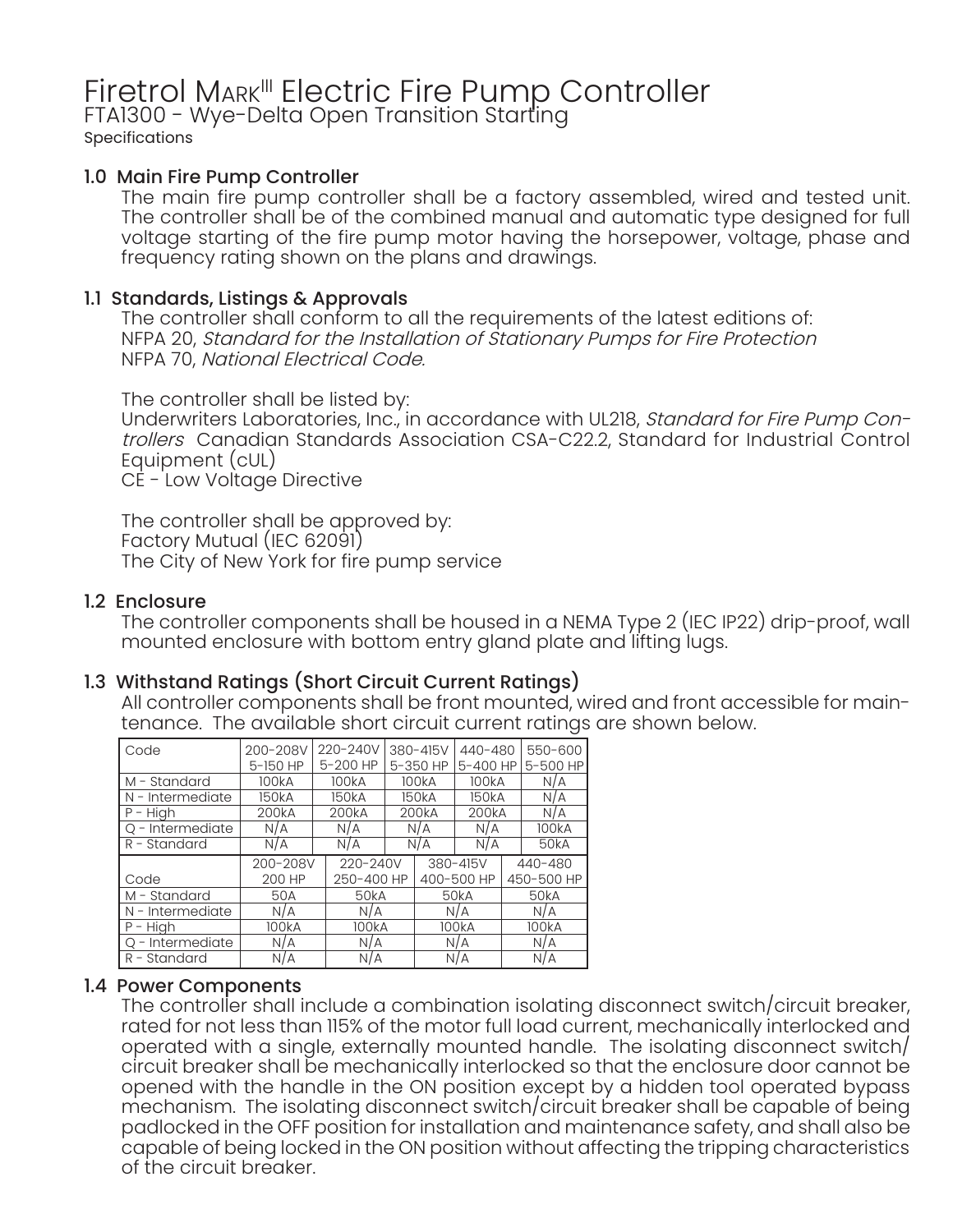The controller will include a voltage surge arrestor and Wye-Delta Open Transition motor starter.

The controller shall be equipped with a single handle, manually operated, emergency start mechanism capable of being latched in the ON position.

# 1.5 Operator Interface (HMI)

The operator interface shall be a 7.0" LCD color touch screen (HMI technology) powered by an embedded microcomputer with software PLC logic. Included shall be keypad type push-buttons for START, STOP and TEST.

The screen shall include menus for: *Home · Alarms · Configuration · History · Service · Manuals · Language*.

The HMI shall graphically display the following: *Voltage and Amperage of all 3 phases simultaneously using true RMS Technology · Motor Stopped/Running · Starting Cause · Actuation Mode · Controller Type · Shutdown Mode · Date & Time · Pump Room Temp. · System Pressure*

System pressure shall be capable of being displayed as: *PSI, kPa, Bar, Feet of Head or Meters of Water.*

The HMI shall allow programming and display of: *Cut In & Cut Out Pressure Settings · Minimum Run Timer · Sequential Start Timer · Periodic Test Timer*

The HMI allows the user to select the language of the system and download the manual or view the manual on screen.

## 1.6 State and Alarm Indication

Visual indication shall be provided for the following:

Power Available • Motor Run • Periodic Test • Manual Start • Deluge Valve Start • Remote Automatic Start • Remote Manual Start • Emergency Start • Pump On Demand/Automatic Start • Pump Room Temperature • Lockout

The digital display shall visually indicate the following alarms:

• Locked Rotor Current • Fail To Start • Under/Over Current • Under/Over Voltage • Phase Unbalance • Check Test Solenoid Valve • Weekly Test Cut-In Not Reached • Transducer Fault • Control Voltage Not Healthy • Motor Trouble • Pump Room Alarm • Invalid Cut-In • Phase Reversal • Power Loss • Phase Loss L1 / L2 / L3 • Low Water Level • Pump On Demand • Low Ambient Temp. • Service Required

Audible and visible alarm shall be provided for: Fail To Start

Remote Alarm contacts shall be provided for:

Power Available • Phase Reversal • Motor Run • Common Pump Room Alarm (Overvoltage, Undervoltage, Phase Unbalance, Low/High Pump Room Temperature) • Common Motor Trouble (Overcurrent, Fail To Start, Undercurrent, Ground Fault)

# 1.7 Pressure and Event Recording

The system shall be capable of logging pressure data and operational events with time/date stamp. The system shall display operational events for the lifetime of the controller and display the pressure data in text or graphical form. The controller shall log the Date/Time of the first start-up and the controller total power on time from that date. The controller shall log first and last statistics for: *First Setup · On Time · Start Count · Last Start Time · Min/Max/Average System Pressure · Min/Max/Average Pump Room Temp. · Jockey Pump On Time/Start Count/Last Start Time · Phase to Phase Voltages with Date Stamp · Amps Per Phase with Date Stamp*